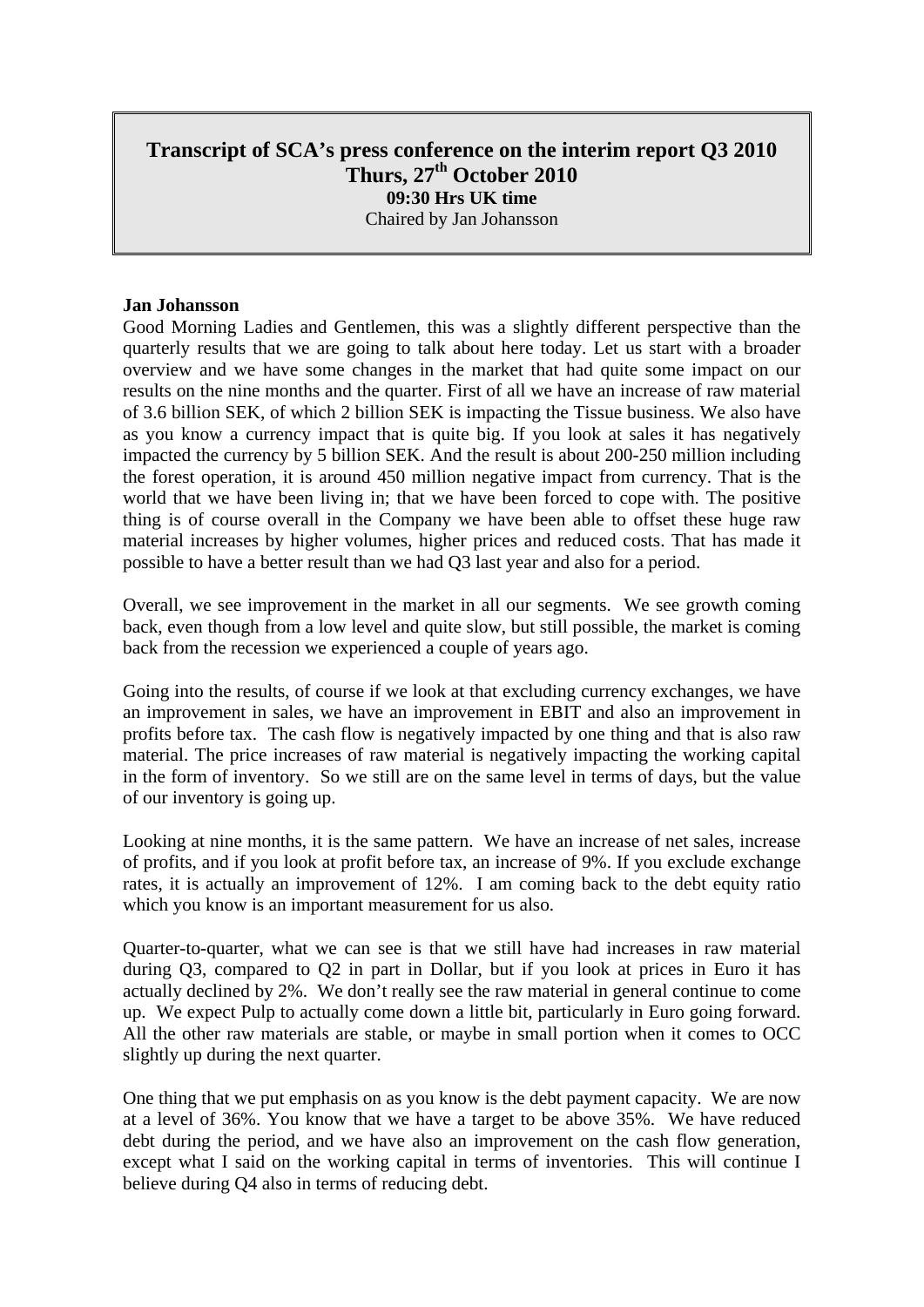Coming into the different business areas; we do suffer in Personal Care because of higher raw material, in particular in relation to the oil based materials; the super-absorbents. We have also accelerated our market efforts. We have been gaining back and gaining market share, so as you can see we have quite a good growth in our important area Incontinence Care, it is 4% overall; and in emerging markets it is as much as 40% growth in Incontinence Care. As we also know Incontinence is the absolute most important category we have within Personal Care. But also Feminine and Baby is growing during the period, and this is very important. We did add something to our strategy for this year and that is to focus a little bit more on growth. We are showing some proof that we are succeeding in that area also. Personal Care, as you know, we also have a huge programme when it comes to restructuring Baby, and that will continue this year and it will continue next year and will be finalised in the end of next year. When we have done that we will double the margin in the Baby business. But what we need to do is to close plants as we are doing in Linselles which is impacting cost in this quarter. We had to move production to Olawa which we are just doing now, and when this is finalised we will have a completely different supply set up with lower costs and more efficiency in our production. That will substantially improve the margin in Baby.

Coming into Tissue; we do have an increase if we take currency into consideration. The most positive thing is that Away-From-Home is coming back and that was as you know our category that suffered more in the recession within Tissue. We are gaining market share in Europe. We are gaining market share in the United States. We are proving that our business model is working and we will continue to grow in that important area. But it is also as important as to improve the profitability in Consumer Tissue. You will know that we have a huge program in Europe that we are managing today, where we are going to reduce the number of brands, which is very important. It is driving cost to many brands., but also on the supply chain where we are continuously improving efficiency and that will continue during the next quarter and the next year. We will have another 2% price increase in Tissue in the fourth quarter. We also believe that from a European perspective the fourth quarter will be a stronger quarter than the third quarter. Then we have the seasonality in the United States where normally the volumes are going down in the fourth quarter, since we are heavily dependent on the fast food business in the US. That will partly offset that positive development in the European business. In the US, as you know, we will only have Away-From-Home and not the Consumer Tissue that is balancing the Away-From-Home downturn.

We always get questions on the margin development in Tissue and we were at least one quarter at a level above 10%. My view is that within the first half next year we will be back on the level above 10%. But it takes some time before we can handle the usual material increases with cost, volume, mix and prices.

A very positive development in Packaging. We have a volume growth of 6% year-to-date. Having said that, you may remember that we were down with almost 16% in the recession, so we still have some volume to gain back in the continuous improvement of the market. We continue to increase prices on Testliner and Kraftliner, and that is necessary to be able to increase the prices on corrugated. We will see another 4% of corrugated and price increases coming in in Q4. Then as you know the fourth quarter in Packaging is also a slow quarter, since the market is stopping in December. That will be the negative side of the positive 4% increase in the margin. But we still have, in my view, quite a substantial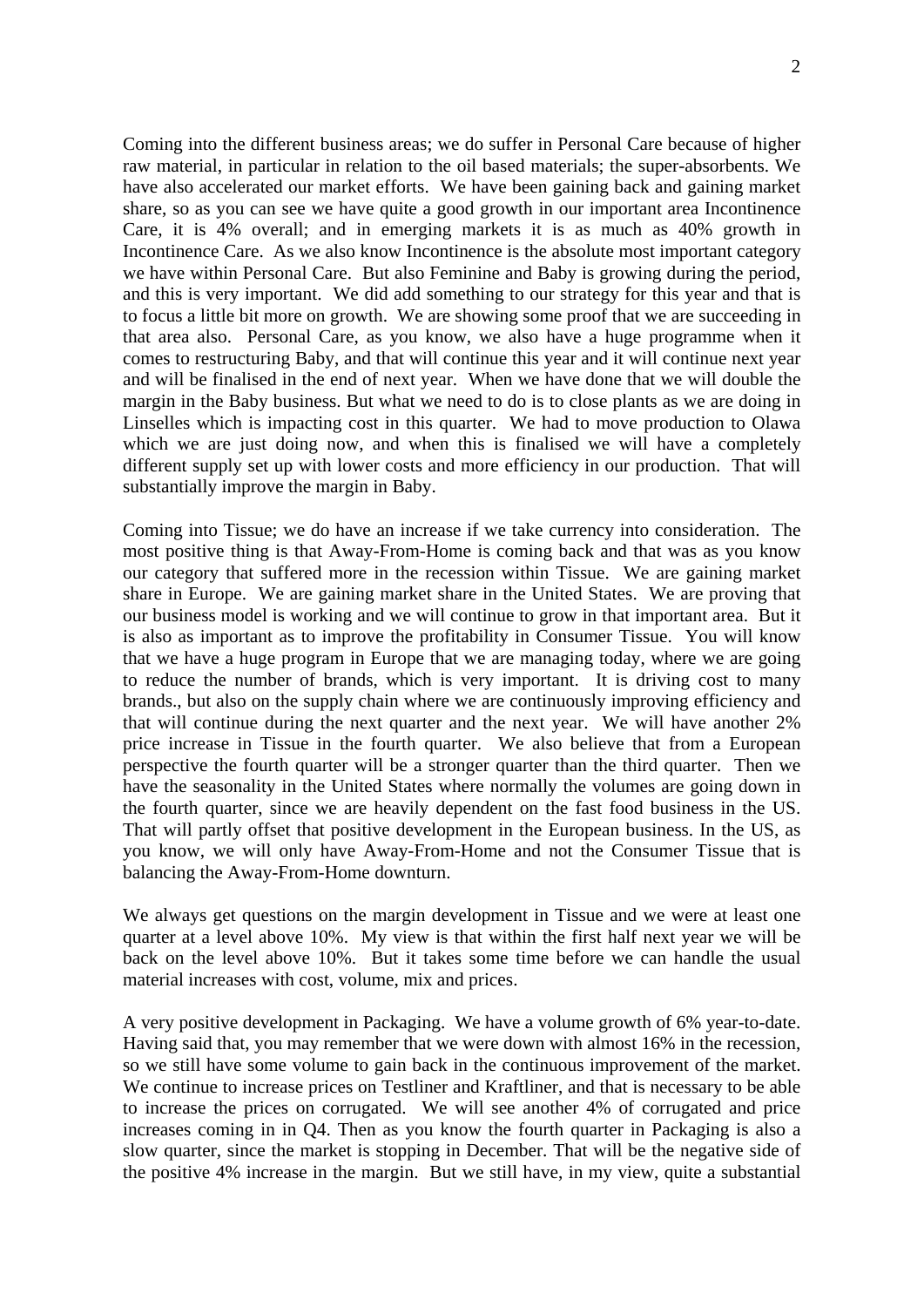upside in Packaging that we will gradually gain during next year. We still also have some upside on the restructuring programme. We are now some 86% of that, the remainder will continue to come in quarter four and the beginning of next year.

Coming into Forest; a strong performance in Pulp, a strong performance in our Sawmill operations, weaker in the Paper side, and as you all know there is an extreme need for price increases when it comes to publication paper. We have succeeded to increase prices to some customers in UK well above 20% on newsprint, and of course we are aiming for substantial price increases in the rest of the businesses also. I think we and all the markets are in need of substantial price increases, if you look at the result from SCA and the competitors that we have seen so far. That is the main target line in Forest for the fourth quarter, to start to get prices up in the market. Volumes are coming back. The magazine paper is up 4-5%, newsprint less maybe 1% for the market perspective.

We are producing at 100%, so we don't have any slack in that part of the production. We see the Sawmill markets softening a little bit, because new production is coming in, so market volumes will be stable and until the construction market is starting to grow, there may bee some pressure going forward on that part of the business, but it is nothing substantial. It is just that we see the balance is getting back on the market. When it comes to Pulp and as you know we are on the very high level on pulp prices today, at least in Dollar. We believe that the pulp prices will go down a little bit, particularly in Euro. We see some inventories grow in parts of the world, we see China buying less, we see future prices on pulp coming down. We anticipate that that will – it is nothing dramatic – but it will come down slightly from the level you see today. Of course, as we are buying more than one million ton net it is a positive impact on the Group, but of course a negative impact on the Forest operation.

Shortly if I should summarise this, we believe in a stronger market. We believe the fundamentals in our direction in terms of raw materials, and we also believe that given some time we will certainly have a positive impact on the margins going forward also in the Company. I think we have good cost control, we have very good control on investments today. There are further costs to come down during next year; Packaging but also Tissue and Personal Care and that will positively impact on the margin going forward into 2011. With that short presentation I open the floor for questions. Lennart, could you join me please?

#### **Questions and Answers**

#### *Mikael Jåfs – Chevreaux, Stockholm*

*You briefly mentioned there is something about newsprint prices up 20%, although this is a very small portion of your business. Are those then contracts for the full year or is it spot prices. Could you please elaborate a bit?* 

It is contracts and it is contracts that has been renegotiating during the contract period.

*Okay and it is in local currency?* 

It is in local currency and it is above 20%.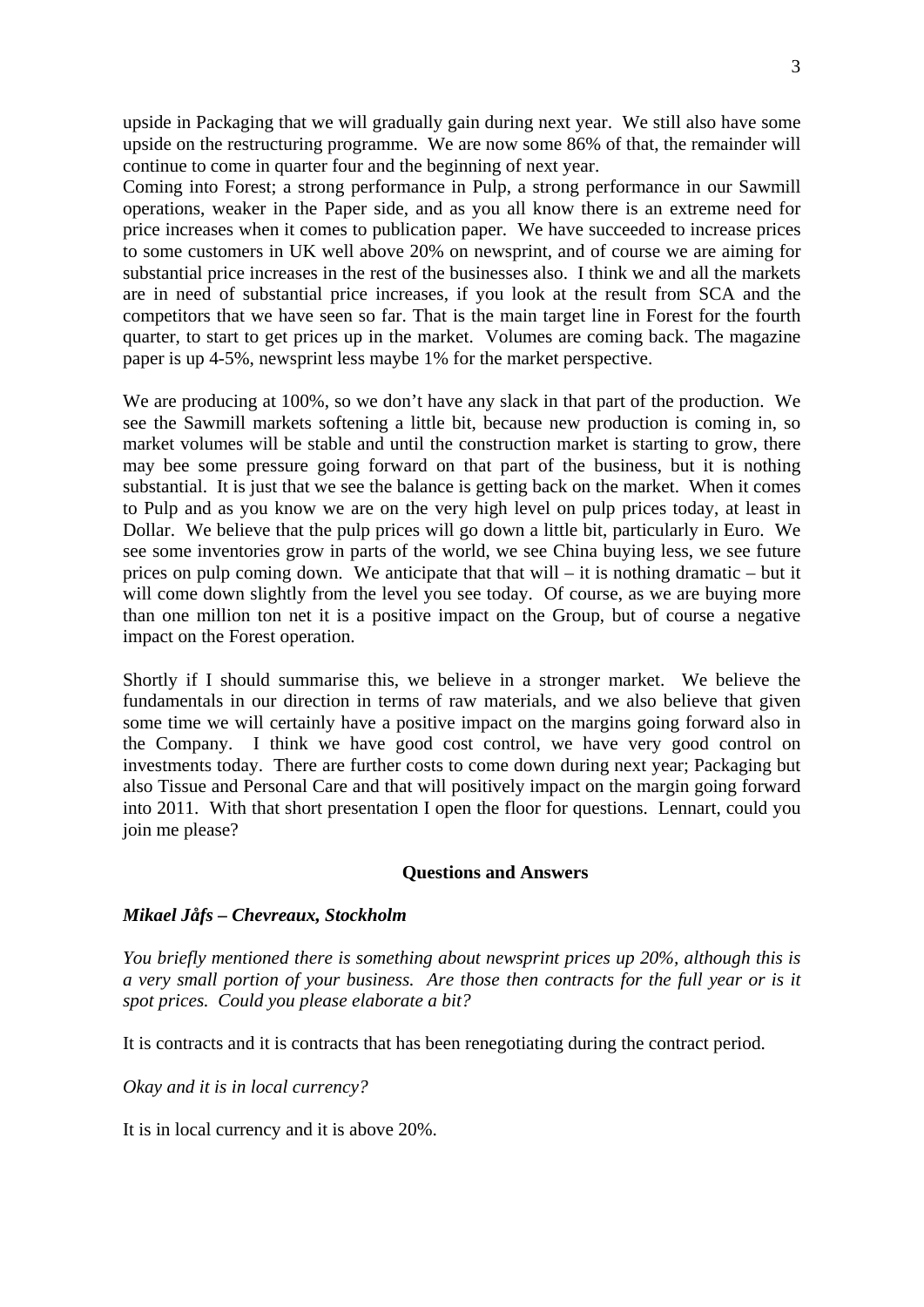*Then on Pulp you were saying that you see a small not dramatic price fall there. How certain are you, I mean several of your counterparties have been reporting during the past days and saying that they don't see any drama. They say they see flat prices etc. What is your explanation for your view?* 

I could make it very simple, if the market is right, it is coming down since the future prices are lower. But also we see some growth in inventories. The difficult part to have a view of here is China, because if they increase their import that will have an impact on the pulp price. If they stay on the level they are today, we believe that there will be a little bit lower prices going forward.

*Ok thanks.* 

## *Linus Larsson - SEB, Stockholm*

*Thank you. Just coming back to your guidance on Tissue pricing, if you just could clarify; you mentioned 2% in the fourth quarter compared to the third quarter. Is that relating to European consumer tissue or is it for the whole business area? If you could just clarify that.* 

It is for the Tissue business in Europe, which is of course as you know the bulk of the Tissue business. It is another 2% to come in on prices during Q4.

*So, that is an average quarter-to-quarter price Q4 versus Q3 on the European side. Ok, then if I may just come back to that newsprint price increase which is quite impressive. From what level to what level; is this representative for the market in any way, or was this some kind of special situation? It is a very massive increase from one quarter to another if I understand you right.* 

It is a massive price increase but far from enough. Actually it should be more than that, but still it is good that we have achieved that. It is a negotiation with our customers during contract periods where we have succeeded in this. UK was special as you may remember because they also negotiated it down during the contract period, so it is different from the European and Swedish situation. That is why you could get it back when the costs are going up and you see your profitability is disappearing to actually argue for a price increase. Which is not possible with the contract situation in the rest of Europe.

*What is the range that this is might be the better end of your price negotiations in the UK. Are there examples where you have had flat prices or…what is the low end of that range?* 

We haven't had any where we have flat prices. We are in the middle of negotiations now so I can't really say anything more than that. The expectation from our side is substantial price increases.

**Thanks**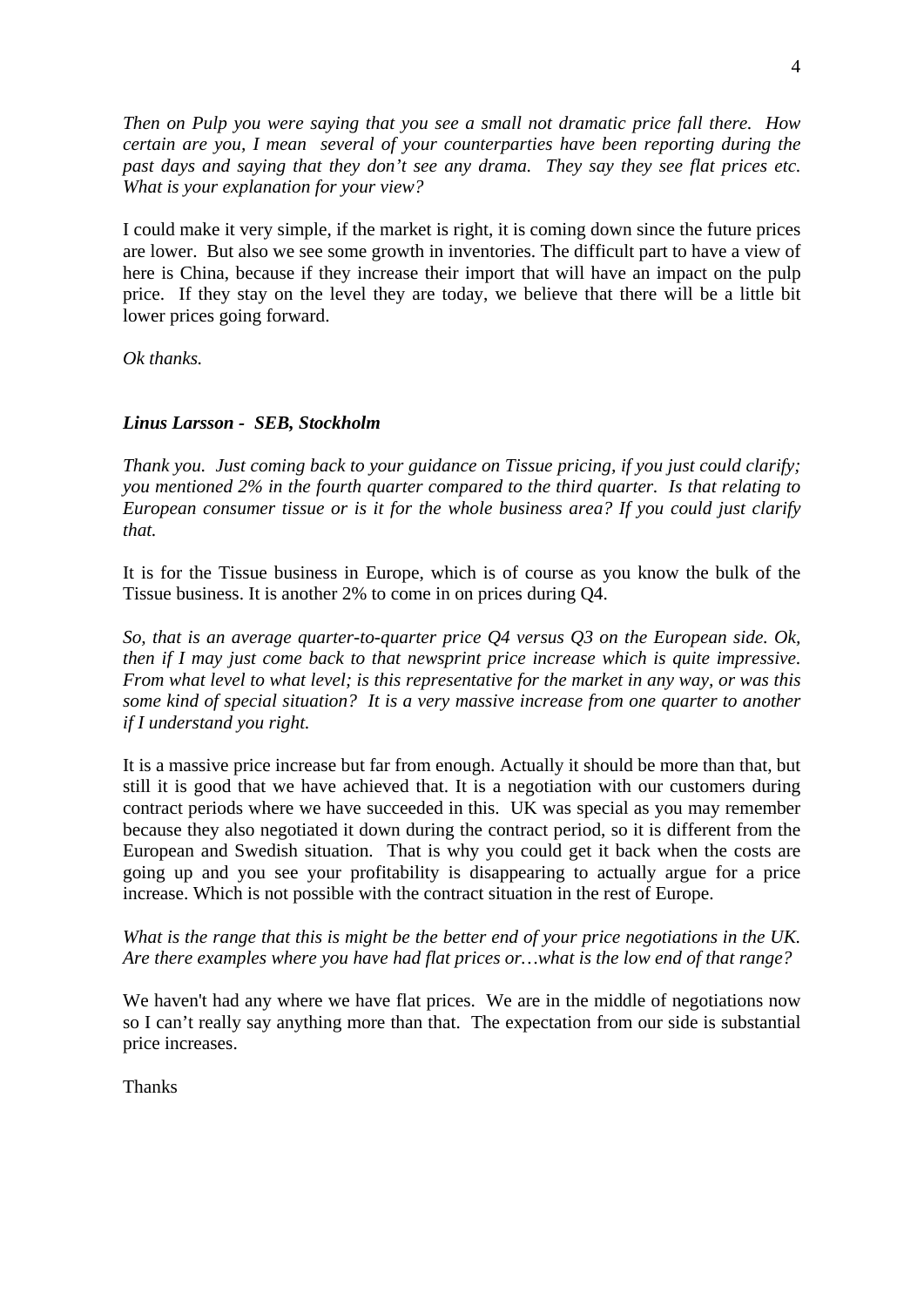#### *Johan Sjöberg – Carnegie , Stockholm*

*It is quite interesting to listen to your Tissue margin forecast for the first half of the next year above 10%. You're now at 7.5% or something like that. In Q4 how do you see the margins develop for Tissue quarter-over-quarter?* 

It will improve for Europe, but the question is of course the seasonality impact of US; how much will those offset the positive impact of Europe? That is very difficult to guesstimate, because it is not the same figure every year. But we know that there will be a seasonality impact, but the size of it is difficult to say. We know for certain that the price increases are coming in.

*Also the same question for Packaging. You showed us tremendous margin improvement quarter-over-quarter in Q3, and given your price outlook for corrugated board on +4%, how do you see margins – do you see the same type of margins strengthening in Q4 versus Q3, as you saw in Q3 versus Q2?* 

All alike it will be 4% or more, but then of course we do anticipate the volume drop due to the Christmas and New Year situation. On the other hand it is less holiday this Christmas than the normal Christmas but it will have an impact. It is difficult to say exactly how it will be offset.

*In terms of Personal Care also, the raw material cost you saw during Q3; how do you cope with those during Q4?* 

 I think for Personal Care it is still important to continue to guard the market shares, and in some areas also to improve the market share. In terms of cost for A&P I would say that the absolute costs will increase, but the relative costs will decrease during the quarter.

*Just a follow up question then also; looking at your Group margins in Q4 how do you see those develop quarter-over-quarter?* 

The best view we can give today is that they will be flattish.

*Thank you very much.* 

#### *Ola Kinnander – Bloomberg News, Stockholm*

*I know that earlier this year you had spoke of high pulp prices and high recycle paper prices as your main challenges. Would you say that the situation is similar today?* 

In part of the business the raw materials has been a challenge to cope with. I say that the start that we had from a Group level at least has been able to take care of all of that, and actually improve the profitability. Going forward, of course, high raw material prices is still on a high level, and we have to deal with that. I think that we at least had proven during Q3 that what we said in Q2 we have actually done, almost to 100%. We will continue to exercise our cost position, because that is what we have 100% control of. And I am sure we will grow the volumes also, but I don't anticipate any price increases in Q4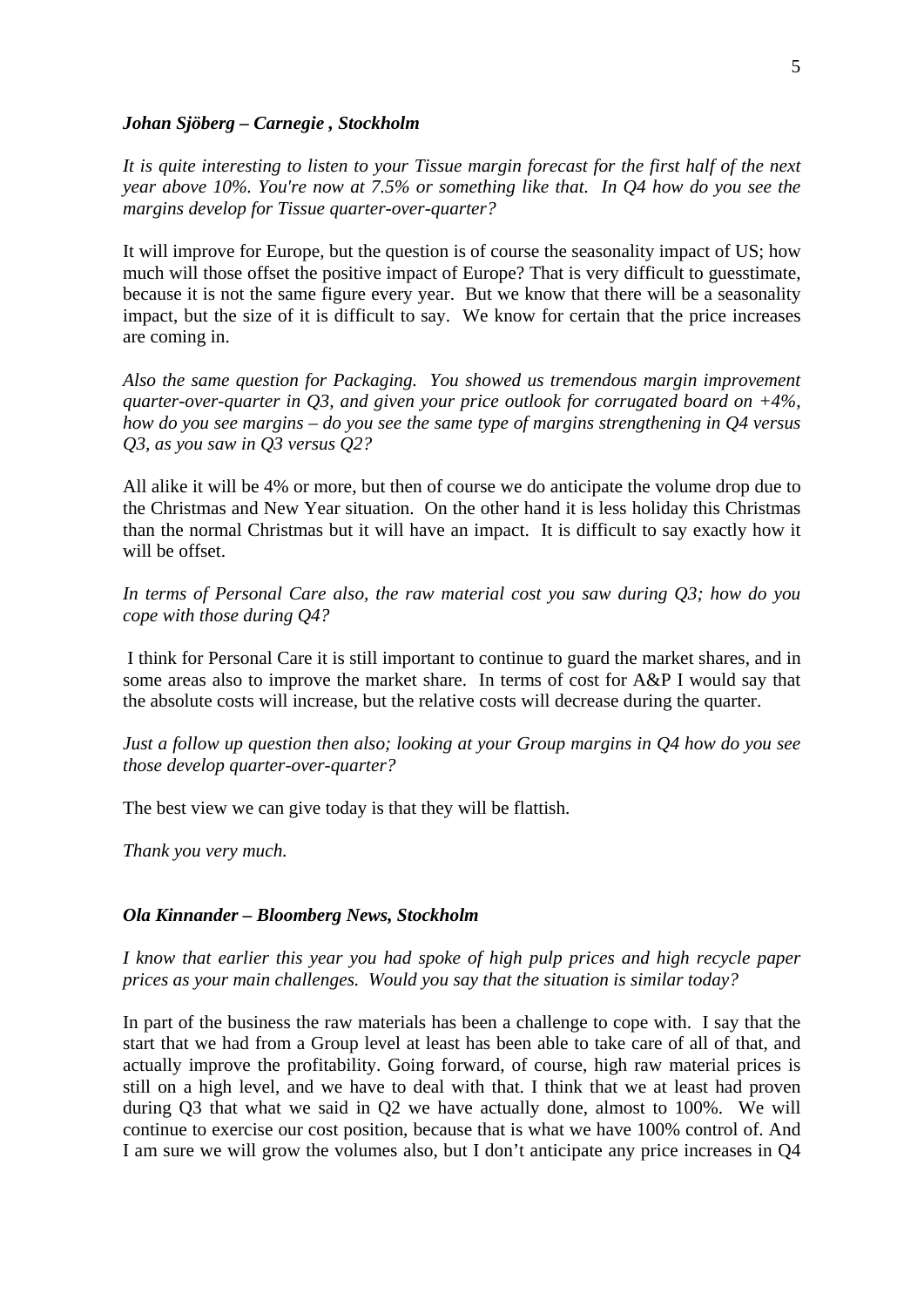in Tissue more than that we have announced the 2%. In particular since pulp prices are actually coming down in Euro terms with 2%.

## *Mikael Jåfs – Cheuvreaux, Stockholm*

*On your tax rate you were saying that for this year we should use 26%. What should we use going forward?* 

I think we will see some 26-27.5 % depending on how the split between the countries of our earnings.

One question here from Martin Melbye at ABG and he asks "*What happened to Personal Care margins quarter-on-quarter in Q4?*"

As I said, we will focus on very much keeping and growing our market share so we will increase the A&P spending in absolute figures, but we also anticipate Q4 is normally a very strong month for Personal Care. We anticipate, of course, a bigger sale but in percentages it will lower. The margins will probably be on the same level as we see in Q3 depending the A&P spending, of course we can use that as a mean to keep the margin or to improve the margin also.

Must be a very clear quarterly report, no more questions; anything from here?

#### *Mikael Jåfs – Cheuvreaux, Stockholm*

*Have I understood it correctly now that you have taken all the non-recurring costs this year? So in Q4 there will be no more non-recurring cost from the ongoing cost cutting program, is that correctly understood?* 

Yes, that's the plan, yes.

*Thanks.* 

Thank you.

## *Myles Alsop – UBS, London*

*It's Myles. A few quick questions, with the Personal Care division do you think you can get the business back to a 13% margin over the next couple of years or do you think this is going to be a lower margin business going forward.* 

I'm sure we will get the margin back over time since after we have restructuring the Baby business we're also doing some improvements in the Inco business.

*What sort of? Over the next 12 months we'll be back at 13% or is it on a 2 to 3-year view?*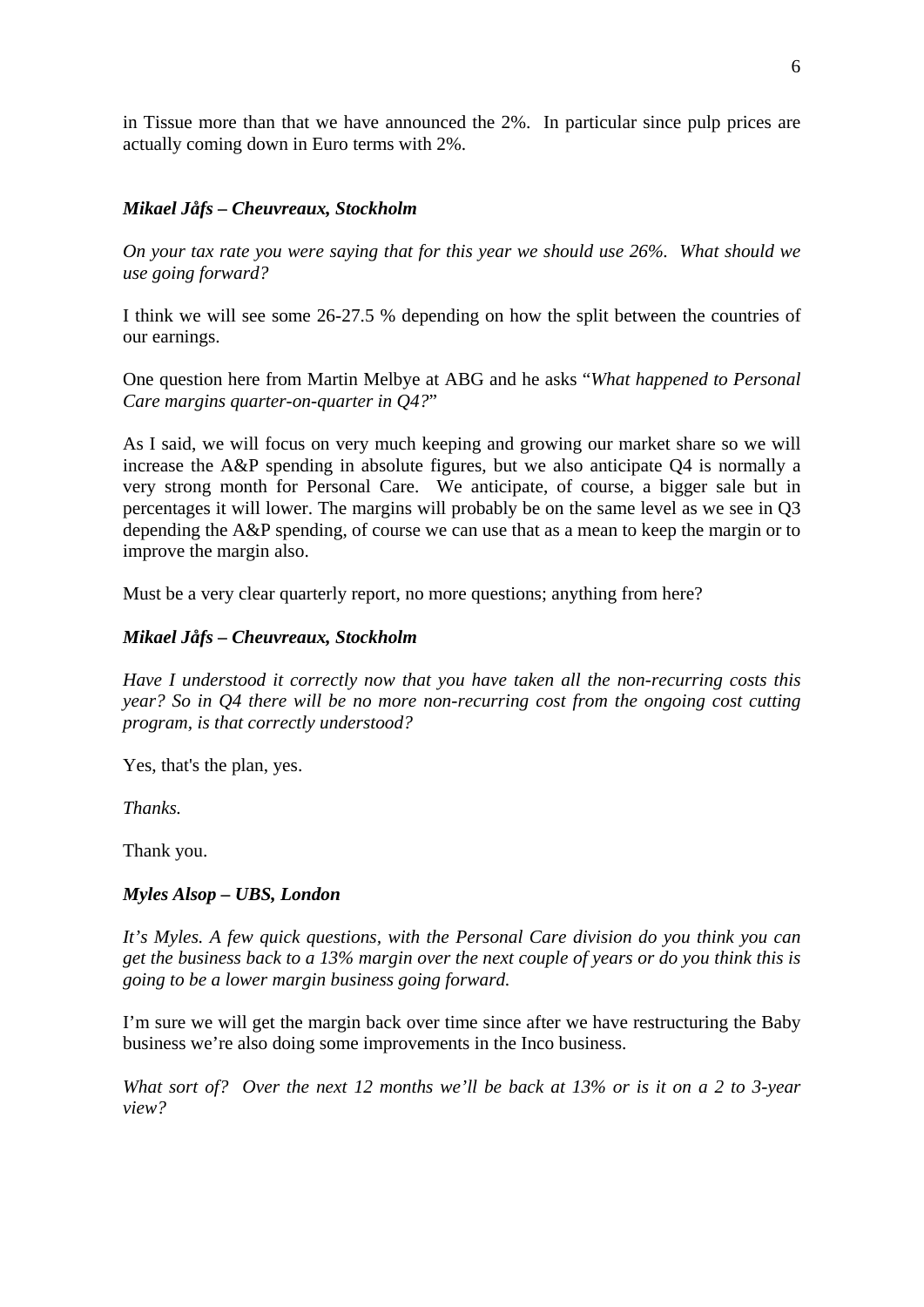The Baby business (the restructuring program) will be completed in the end of next year and, as I said, after that we will double the margin in Baby and that, of course, will have a positive impact.

*Just to clarify on the packaging prices. You're saying corrugated prices were up 4% quarter on quarter in Q3 and you expect another 4% in Q4?* 

Yes, that's right.

*When thinking about Testliner prices, obviously there was a bit of a surprise coming through in North America with the last increase being rolled back in August. How solid do you think the Testliner prices are today in Europe and where do you think the risk is that they increase further from this level or can we start seeing pressure on prices over the next 6 months?* 

Since we have a delay of 6 months before we get the Testliner prices through into corrugated, we of course, still have all price increases that will gradually get into the result. We met some resistance on the last price increase in Testliner. We were asking for 60 and in the first round we got  $\epsilon$ 30 per tonne. All in all we have a much better situation than you find in the US, in particular in Kraftliner where the price increase just went through.

*Do you think you're going to try for the remaining €30 per tonne from the September increase?* 

We will absolutely try for that.

*Trying during the Fourth Quarter results?* 

Or trying during this quarter also depends on how the market reacts. That's more a tactical thing than a practical thing.

*With corrugated prices in Q1 next year, is there any further box price increases that will be flowing through?* 

We haven't really touched upon that yet. I think we'll have to wait with that.

*Then on the pricing, you saying newsprint prices up 20%. Is that what you've achieved during the Third Quarter or was that, at the beginning of Third Quarter or right now for the beginning of 2011?* 

It's not for the complete UK market. It's an indication on the market situation and it's a combination of Q3 and Q4.

*Do you think, I mean on the magazine price on the larger part of your portfolio in publication paper. Do you think we can see material price increase in magazine paper in Europe given what operating rates are today?* 

At least that is our ambition, and then, of course, we have to see how the market reacts et cetera, but obviously the need is there for price increases and we had a similar discussion a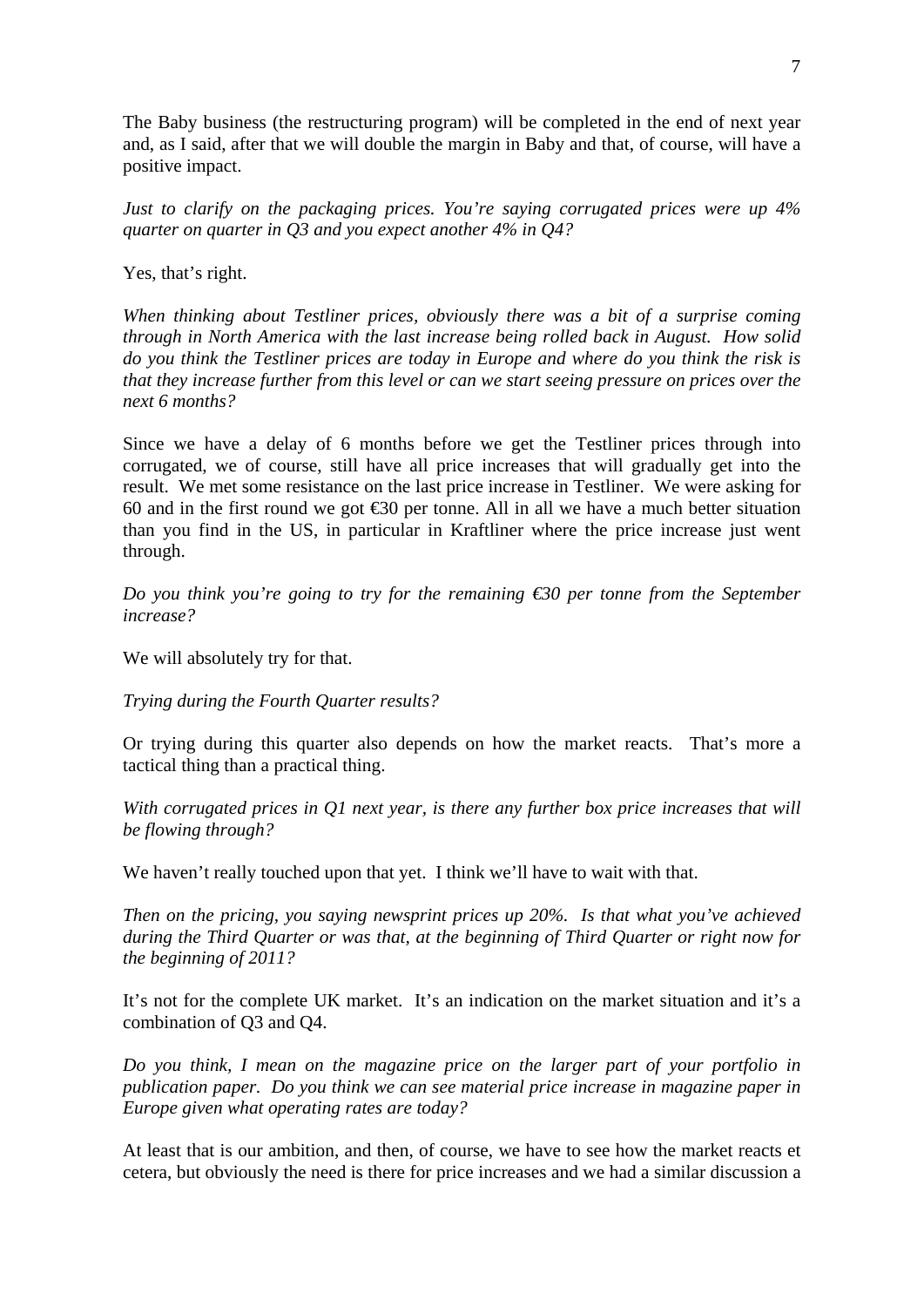couple of years ago on a press conference. And the market at that particular point in time at least succeeded quite good in price increases. But of course it is an over-supply, even if it's less in magazine than in newsprint, and you never know how competitors are reacting. We are living in a competitive market, but the need is absolutely there for a substantial price increase.

*Just on restructuring, obviously you've been tidying up the portfolio a bit over the last couple of years, selling off China and UK corrugated. Do you see more restructuring moves to be taken near-term or have you done what you wanted to do?* 

I think when it comes to packaging where we had the major restructuring, I think the big restructure phase is over now but I still think there's quite a substantial potential in profitability improvement by just managing the business process slightly different from what we do today. That's the next step within packing.

*Do you still see a need for consolidation in the European packing space and do you think you can play a role in that?* 

It's obvious that the market is very fragmented, but I don't see any sign today on any consolidation.

*Do you think you will keep the current structure of the Group going forward or can you see potential to refocus the Group on a 5-year view?* 

We always have to look into possibilities to increase our shareholder value, but I mean, to speculate on what that means now, I think it's very difficult.

*Thanks.* 

Thank you.

## *Ross Gilardi – M L London*

*Yes Ross Gilardi from Bank of America Merrill Lynch, I just had a couple of questions. You see a little bit more positive, perhaps on the Away-From-Home tissue market than one of your competitors. You mentioned that you're taking market share. Are you having to buy that market share at all with pricing?* 

It's absolutely not. It's our concept within Away-From-Home that is gaining market share, so it's all value-added. We don't gain anything in the lower end of the market. It's our Tork concept that is gaining market share, so we don't buy market share by reducing margins.

*Ok, then can you just review the price increases in Tissue that you had announced at the end of last quarter and what's been achieved to date?* 

We have achieved – Lennart - 4%? Yes, in Tissue Europe and 4% in the US a little bit more than 4% and we expect another 2% in Europe for Q4, but no further price increase in US.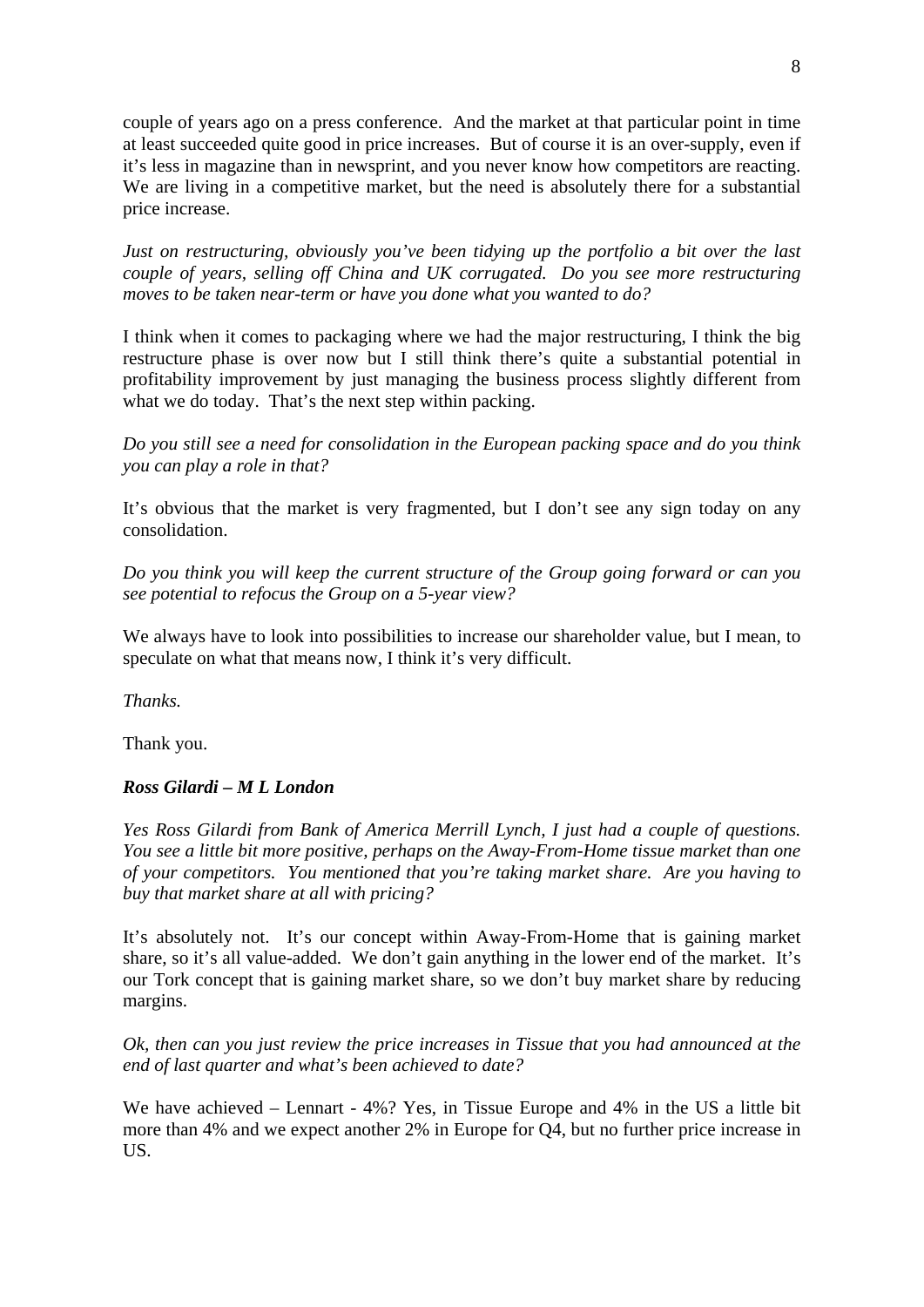*Nothing else in the US and the 4% that you've gotten in Europe was roughly similar Away-From-Home versus Consumer?* 

It was higher in Consumer.

*It was higher in Consumer.* 

Yes, it was 6% Consumer tissue and 3% Away-From-Home, if I remember rightly. Yes.

*Then can you just talk a little bit more about what's happening in the competitive environment with the diaper business and Procter & Gamble and their new products and so forth.* 

The market is changing in Europe today, so we're going from the old type of diapers to thinner diapers in the first step but then the next step is ultra thin diapers. Procter have introduced ultra thin diapers in Europe, also not as we can see having any huge impact on the market so far. If we look at our strongholds in the northern countries, we actually are growing market shares. We have some 65% market share today in the Nordic countries, but it will change the markets. The thin diapers will be the standard diaper and the ultra thin will probably be a premium brand for some years before it is actually going down into the value segment. We are prepared for that, we have actually introduced thin diapers also in parts of Europe today and we will do it in the Nordic countries when we see the right timing for that and we are also in a phase to bring ultra thin diapers into the market. And this is, of course, changing the dynamics cycle when it comes to Pulp because the Pulp content is, of course, substantially less in an ultra thin than a normal diaper so it may, over time impact the Pulp industry.

*Just strategically, how do you see your diaper business evolving as you restructure the business? Do you think you will further consolidate your position in the Nordic market or continue to diversify geographically? I know you made a little acquisition in Mexico this quarter. Should we expect more of that?* 

In Europe we have a dual strategy and that is to supply our own brand, but also to supply the retail brands and our brands, of course, the stronghold is the Nordic countries, but also growing very much in Russia. We will continue with that dual strategy, but the problem is that we have had a cost position in private label or retail brand that has been too high and that is what we're correcting now with closing of Linselles and moving the production to Olawa. Within that there are of course thousands of other things, the way we produce, the consumption of raw material et cetera, et cetera.

In the rest of the world we have all branded business and we will certainly try to expand that and as you comment on, we are now in Mexico with Baby. Now we have a full assortment in Mexico, which is very important to compete and to supply the retailers. We have a full support business in almost all countries here in South America except Brazil. And Brazil, of course, is one country we would very much try to get into, but it has to be the right business to get into also.

*Then just lastly, lots of questions obviously on consolidation and packaging and the graphic paper businesses, but what about your core business specifically in Tissue. There's got to be a need for a consolidation there as well. You've got the debt down that*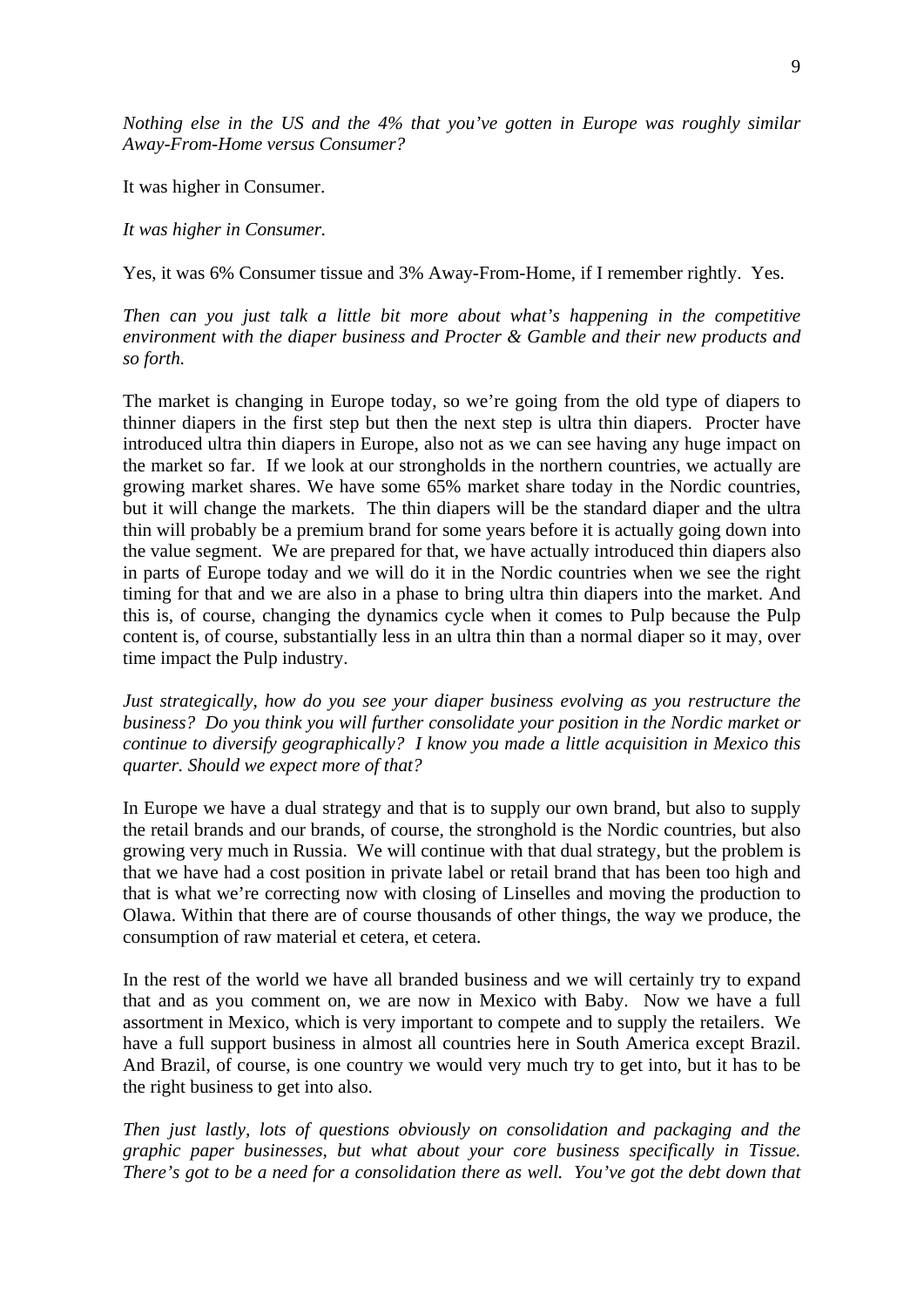*you as point out with your cash flow and so forth. Do you think we could have meaningful consolidation on the Tissue business on the horizon?* 

It is absolutely right what you are saying and I also think there are some interesting opportunities within Tissue, both in Europe but also in other parts of the world, but we are not going to jeopardise the balance sheet and our ability to pay dividend by acquisition. But having said that, we of course look at the possibility to consolidate the Tissue business. But it's also a portfolio question, how much Tissue do we want to have in our portfolio and from a strategic point of view we would rather like to grow Personal Care more than we grow the Tissue business. We do want to grow the Tissue, but we would like Personal Care to be the bigger growth engine within the company.

#### *It sounds like debt reduction is still your primary use of cash flow?*

We are getting to a level where you can feel a little bit confident since we are down below 0.60 and we have a debt payment capacity over 35%, that was the first target that we need to meet. Now we have to make sure that it is sustainable of course, which we are quite sure that it is. After that, that decision is absolutely a possibility.

#### *Thanks very much.*

Thank you.

## *Lars Kjellberg – Credit Suisse London*

*It's Credit Suisse, I just wanted to come back to the competitor environment on the hygiene product side. It appears that one of your North American competitors was talking about as you are doing to some extent increasing A&P spend. How do you see this developing? Is this something that will weigh on margins going forward? It's obviously less; it's very difficult from our perspective to understand exactly what's going on there. They're also talking about an increasing cannibalising I guess, away from branded into private label. I guess that was more reference point to the US, but if you want to comment that as well, you're branded file is progressing versus private label.* 

Start with the first question. I don't anticipate that A&P spending will have a negative impact on our margins. That competition today is already severe and in particularly in the Baby segment where Procter & Gamble at least in Europe is fighting off the private label brands which is very big in Central Europe. If you look at SCA we are supplier of the private label brands in Europe and then we have strong branded positions in Nordic countries, Russia and outside Europe. There is a small tendency that private label is, at least, not growing anymore, but it has a very good portion of the market in Europe today. In US, as you know, private label is a new thing. Normally in the history we didn't have private label in the US and, of course, I'm quite sure that as it will be introduced to the American market and that, of course, may have a negative impact on the branded business in US. Where we have branded business, we are growing market share and we are growing profitability.

*Alright, thank you. That is it for me.* 

Thank you.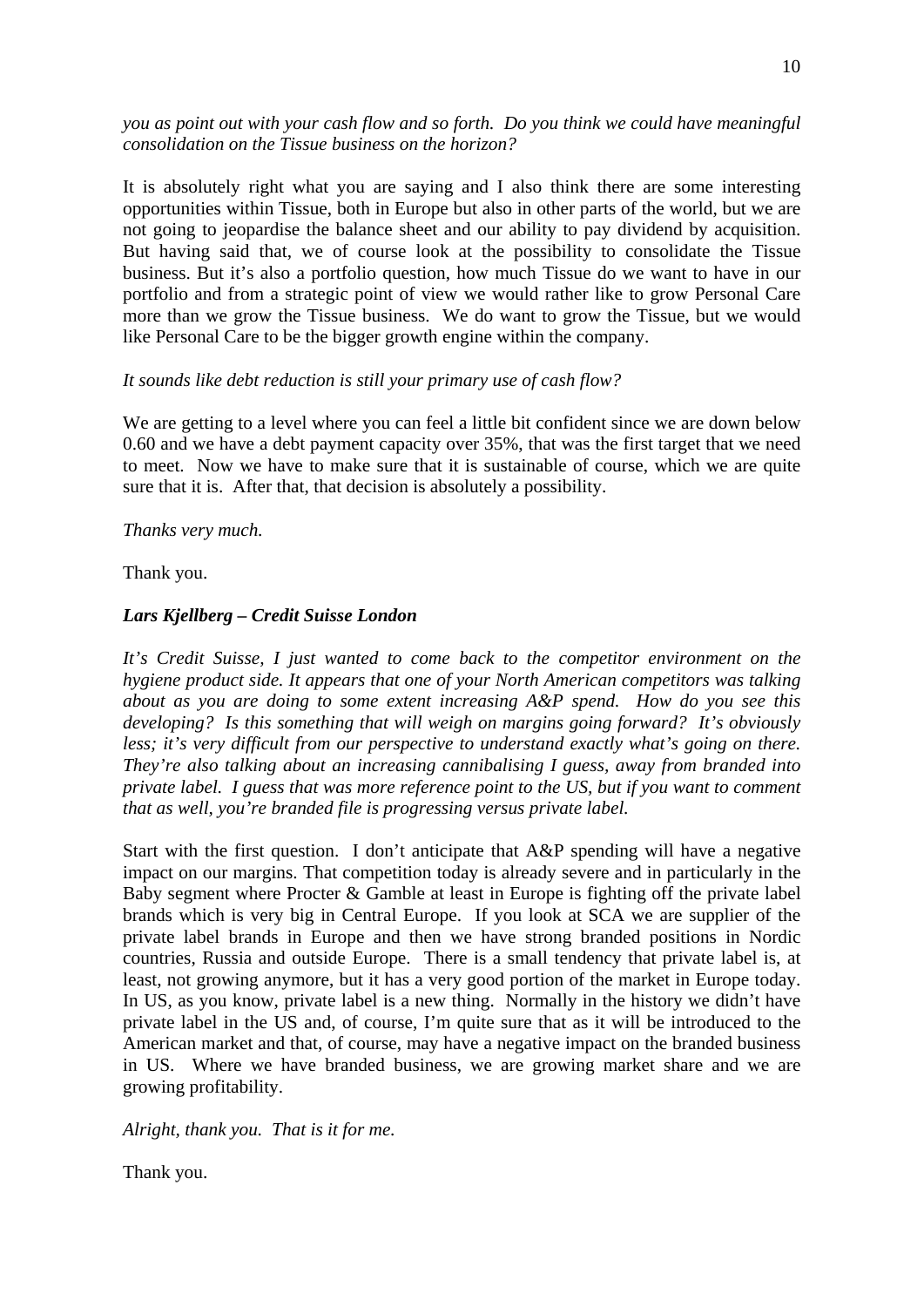#### *Oskar Lindstrom – Erik Penser Bank, Stockholm*

*Coming back to Personal Care business, are you, specifically the Incontinence side of that, are you feeling any price pressure from the announced budget cuts in a number of Western countries.* 

Absolutely and that's also why we have introduced a value segment in that part of the business. If you look at the retail business it's a different story, I think we have more than 60% market share in retail in Europe today. We don't feel the pressure there, but if you look at the institutional and home care, the deficit in different countries is, of course, forcing a lot of new thinking in bringing that down. That is impacting our business in Tena also, but our answer to that is then to introduce value segment, which of course also has lower cost structure in our production. It has already happened actually, it happened a couple of years ago.

*Ok, this is not something new that's likely to have a negative price mix effect on you going forward?* 

It depends, of course, how different countries are going to tackle the deficit and, of course, in all countries you don't have the system where the Government is paying anything for Tena either. We don't see any change from what we have been in for the past 2 years.

*Alright, back to the Baby business, you're saying you're expecting a substantial margin improvement. I thought I heard you say doubling of the margins. Could you divulge roughly where they are today?* 

The Baby margin is around 5-ish, 4 or 5% today overall in the Group, but then of course it differs very much from the branded side and the private label side, but overall only from a cost efficiency perspective it will double the margin so there's nothing priced, there's no price element in that. It's all internal in any case.

*This is primarily in the Continental European private label business that's going to be improved soon?* 

It will have a positive impact on the brand at all.

*Alright. Then a little bit about your non-European and non-North American Tissue businesses. In Australia, have you come any further on a decision to rectify the situation there?* 

In Australia we have an extremely strong Feminine business, the best in class in the world. We have a reasonably strong Away-From-Home, the challenge is from the Consumer Tissue side and it's both a quality issue and a cost issue. We will have a solution for that, but I don't have a comment on it today.

*How is your Chinese business developing? I know it's only a partial ownership, is that developing how you would like it and are you seeing perhaps the possibility to increase your ownership there going forward?*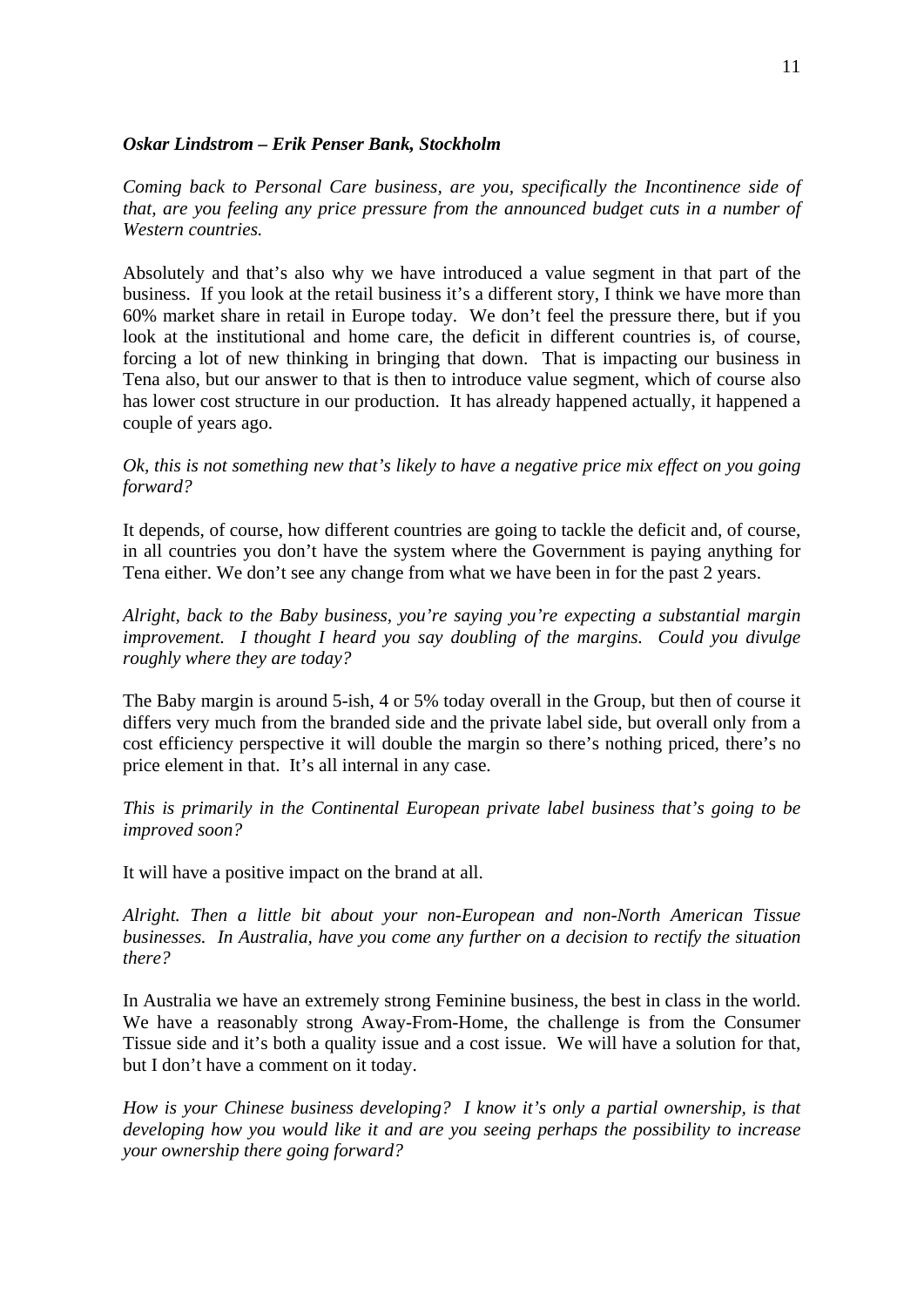What we have been doing is the test marketing of Tena in China and that has developed much better than we have anticipated. The challenge in China is distribution. You have to be sure that you have a long-term and secure distribution before you really go in heavy with any category and we are still looking into that.

*Alright and finally, wood cost inflation. You talk about a lost of other cost items here but wood costs, what do you see there going forward. Is there good availability? Are you importing any volumes today?* 

We have not changed our strategy when it comes to wood. We take the bulk of it from Sweden, from our own forest and forests close to our own forest. Price, the development, we don't see any reason why prices should continue obviously in that area.

*Thank you very much, those are all my questions.* 

## *Myles Alsop – UBS, London*

*Just going back to your comment on acquisitions and your net debt today is what SEK 38 billion, in what level do you want to get it to before you will start seriously looking at acquisitions?* 

I think from where we are today there are, of course room for acquisitions if not major acquisitions. We did buy in Argentina; we did buy in Mexico to get the full category assortment. But, I can't give any specific level. You know that the target is that we should not be above 0.70 in debt/equity ratio and we are on 0.59 now.

*Just, in terms of metrics, what are you? Because in the past it looks like acquisitions have diluted down returns for SCA so it is obviously a worry for shareholders. Can you give us some comfort that acquisitions are only…you've got a very disciplined approach and we're not going to have acquisitions that dilute returns going forward.* 

I think as we, during the past year, have proven that we are not pushing growth by acquisitions in SCA today because, of course, we have had numerous opportunity to acquire businesses, but we're looking in a very, very serious way. As I say, I'm not going to jeopardise the profitability or the balance sheet by an acquisition. It has to be 100% waterproof before we do it.

*Do you think we've got acquisitions coming up then over the next 12 months is that or is really kind of a 2 to 3 years and then you'll kick the process off?* 

Hopefully. If it meets all of our criteria, then it's a good acquisition.

## *Thank you.*

We have a question from Lars Johansson, SIX News. "Do you see any further *restructuring program in the coming years? If yes, where is the need*?"

There is always restructuring programmes ongoing and it should always be because you have to increase your productivity, but I don't see any programme like in Packaging going